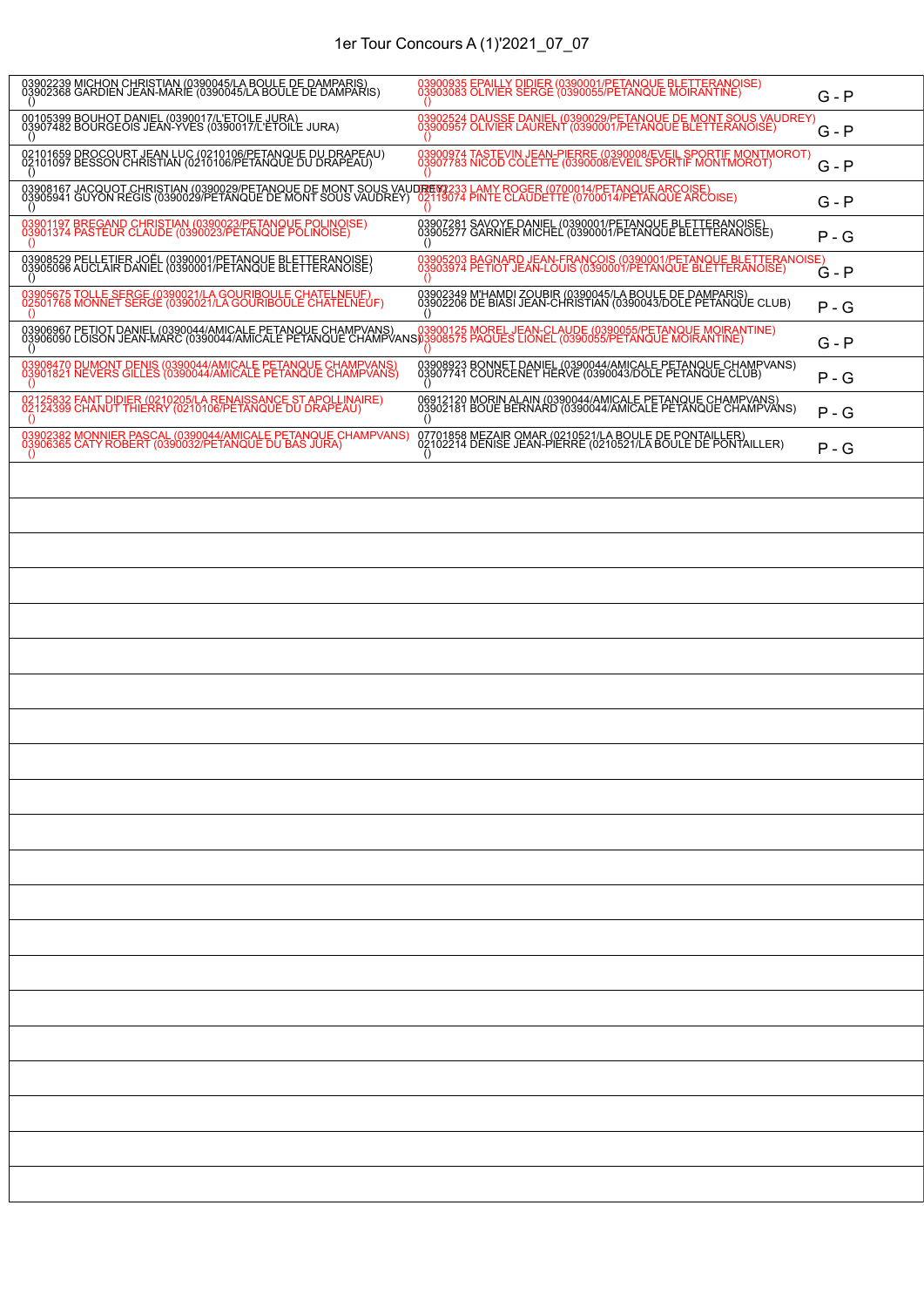# Cadrage Concours A (1)'2021\_07\_07

| 03902349 M'HAMDI ZOUBIR (0390045/LA BOULE DE DAMPARIS)<br>03902206 DE BIASI JEAN-CHRISTIAN (0390043/DOLE PETANQUE CLUB)                                                                                                                        | Office                                                                                                               |         |
|------------------------------------------------------------------------------------------------------------------------------------------------------------------------------------------------------------------------------------------------|----------------------------------------------------------------------------------------------------------------------|---------|
| ()<br>00105399 BOUHOT DANIEL (0390017/L'ETOILE JURA)<br>03907482 BOURGEOIS JEAN-YVES (0390017/L'ETOILE JURA)<br>()                                                                                                                             |                                                                                                                      |         |
|                                                                                                                                                                                                                                                | Office                                                                                                               |         |
| 07701858 MEZAIR OMAR (0210521/LA BOULE DE PONTAILLER)<br>02102214 DENISE JEAN-PIERRE (0210521/LA BOULE DE PONTAILLER)<br>()                                                                                                                    | Office                                                                                                               |         |
| 06912120 MORIN ALAIN (0390044/AMICALE PETANQUE CHAMPVANS)<br>03902181 BOUE BERNARD (0390044/AMICALE PETANQUE CHAMPVANS)<br>()                                                                                                                  | Office                                                                                                               |         |
| 03908923 BONNET DANIEL (0390044/AMICALE PETANQUE CHAMPVANS)<br>03907741 COURCENET HERVE (0390043/DOLE PETANQUE CLUB)<br>_()                                                                                                                    | Office                                                                                                               |         |
| 03907281 SAVOYE DANIEL (0390001/PETANQUE BLETTERANOISE)<br>03905277 GARNIER MICHEL (0390001/PETANQUE BLETTERANOISE)<br>()                                                                                                                      | 03908529 PELLETIER JOËL (0390001/PETANQUE BLETTERANOISE)<br>03905096 AUCLAIR DANIEL (0390001/PETANQUE BLETTERANOISE) | $P - G$ |
| 03908167 JACQUOT CHRISTIAN (0390029/PETANQUE DE MONT SOUS VAU <b>DIREN1</b> 659 DROCOURT JEAN LUC (0210106/PETANQUE DU DRAPEAU)<br>03905941 GUYON RÉGIS (0390029/PETANQUE DE MONT SOUS VAUDREY) 02101097 BESSON CHRISTIAN (0210106/PETAN<br>() | $\left( \right)$                                                                                                     | G - P   |
| 03906967 PETIOT DANIEL (0390044/AMICALE PETANQUE CHAMPVANS) 03902239 MICHON CHRISTIAN (0390045/LA BOULE DE DAMPARIS)<br>03006090 LOISON JEAN-MARC (0390044/AMICALE PETANQUE CHAMPVANS)03902368 GARDIEN JEAN-MARIE (0390045/LA BOU<br>()        | $\Omega$                                                                                                             | $G - P$ |
|                                                                                                                                                                                                                                                |                                                                                                                      |         |
|                                                                                                                                                                                                                                                |                                                                                                                      |         |
|                                                                                                                                                                                                                                                |                                                                                                                      |         |
|                                                                                                                                                                                                                                                |                                                                                                                      |         |
|                                                                                                                                                                                                                                                |                                                                                                                      |         |
|                                                                                                                                                                                                                                                |                                                                                                                      |         |
|                                                                                                                                                                                                                                                |                                                                                                                      |         |
|                                                                                                                                                                                                                                                |                                                                                                                      |         |
|                                                                                                                                                                                                                                                |                                                                                                                      |         |
|                                                                                                                                                                                                                                                |                                                                                                                      |         |
|                                                                                                                                                                                                                                                |                                                                                                                      |         |
|                                                                                                                                                                                                                                                |                                                                                                                      |         |
|                                                                                                                                                                                                                                                |                                                                                                                      |         |
|                                                                                                                                                                                                                                                |                                                                                                                      |         |
|                                                                                                                                                                                                                                                |                                                                                                                      |         |
|                                                                                                                                                                                                                                                |                                                                                                                      |         |
|                                                                                                                                                                                                                                                |                                                                                                                      |         |
|                                                                                                                                                                                                                                                |                                                                                                                      |         |
|                                                                                                                                                                                                                                                |                                                                                                                      |         |
|                                                                                                                                                                                                                                                |                                                                                                                      |         |
|                                                                                                                                                                                                                                                |                                                                                                                      |         |
|                                                                                                                                                                                                                                                |                                                                                                                      |         |
|                                                                                                                                                                                                                                                |                                                                                                                      |         |
|                                                                                                                                                                                                                                                |                                                                                                                      |         |
|                                                                                                                                                                                                                                                |                                                                                                                      |         |
|                                                                                                                                                                                                                                                |                                                                                                                      |         |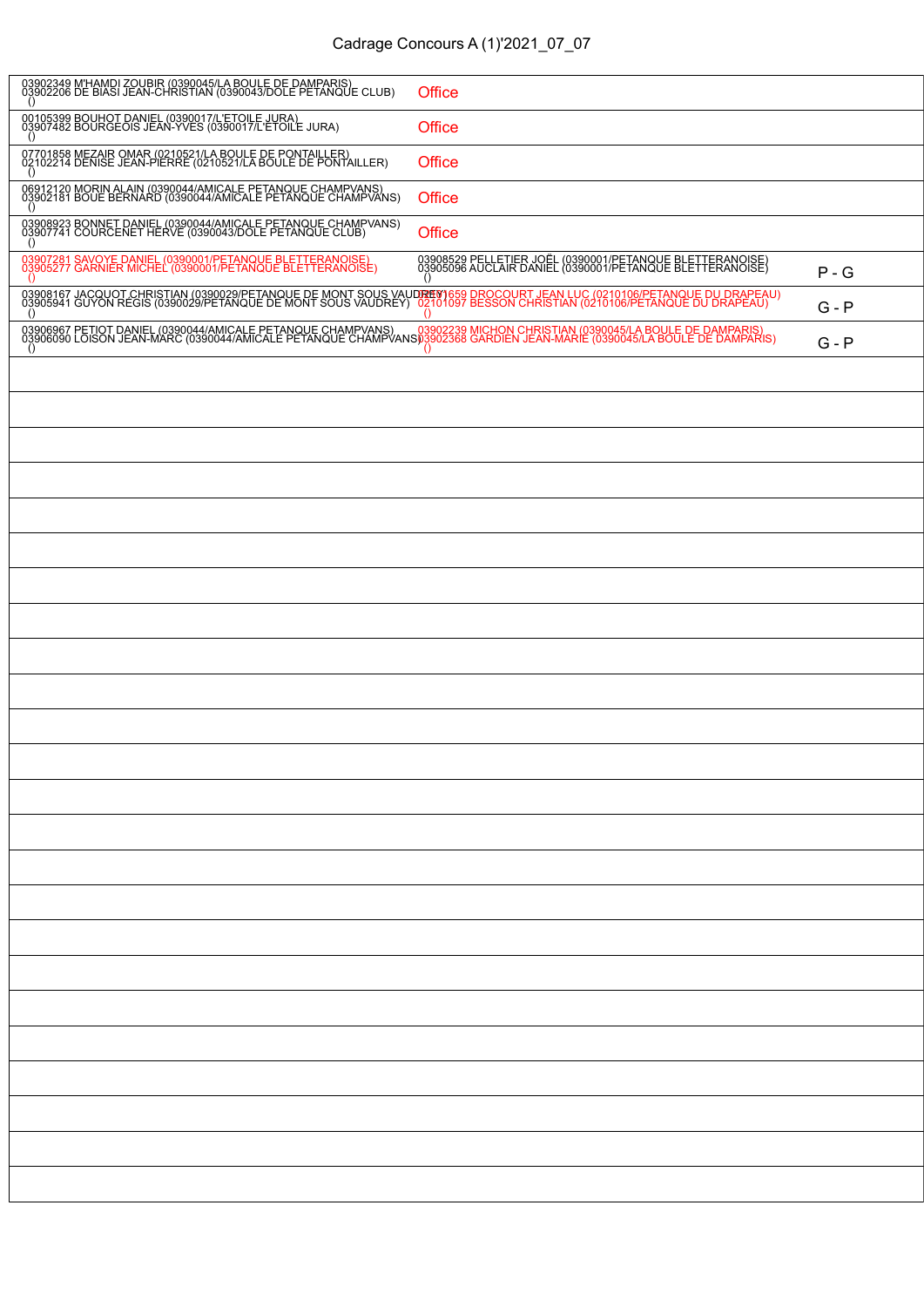### 1/4 de Finale

| 07701858 MEZAIR OMAR (0210521/LA BOULE DE PONTAILLER)<br>02102214 DENISE JEAN-PIERRE (0210521/LA BOULE DE PONTAILLER)<br>$\left( \right)$                                                                                                                      | 00105399 BOUHOT DANIEL (0390017/L'ETOILE JURA)<br>03907482 BOURGEOIS JEAN-YVES (0390017/L'ETOILE JURA)<br>$\left($                              | $13 - 05$ |  |
|----------------------------------------------------------------------------------------------------------------------------------------------------------------------------------------------------------------------------------------------------------------|-------------------------------------------------------------------------------------------------------------------------------------------------|-----------|--|
| 03908167 JACQUOT CHRISTIAN (0390029/PETANQUE DE MONT SOUS VAUDR3902349 M'HAMDI ZOUBIR (0390045/LA BOULE DE DAMPARIS)<br>03905941 GUYON RÉGIS (0390029/PETANQUE DE MONT SOUS VAUDREY) 03902206 DE BIASI JEAN-CHRISTIAN (0390043/DOLE PETANQUE CLUB)<br>$\Omega$ | $\left( \right)$                                                                                                                                | $10 - 13$ |  |
| 03908529 PELLETIER JOËL (0390001/PETANQUE BLETTERANOISE)<br>03905096 AUCLAIR DANIEL (0390001/PETANQUE BLETTERANOISE)<br>$\Omega$                                                                                                                               | 03908923 BONNET DANIEL (0390044/AMICALE PETANQUE CHAMPVANS)<br>03907741 COURCENET HERVÉ (0390043/DOLE PETANQUE CLUB)<br>$\theta$                | $03 - 13$ |  |
| 06912120 MORIN ALAIN (0390044/AMICALE PETANQUE CHAMPVANS)<br>03902181 BOUE BERNARD (0390044/AMICALE PETANQUE CHAMPVANS)<br>()                                                                                                                                  | 03906967 PETIOT DANIEL (0390044/AMICALE PETANQUE CHAMPVANS)<br>03906090 LOISON JEAN-MARC (0390044/AMICALE PETANQUE CHAMPVANS 3 - 03<br>$\Omega$ |           |  |
| 1/2 Finale                                                                                                                                                                                                                                                     |                                                                                                                                                 |           |  |
| 07701858 MEZAIR OMAR (0210521/LA BOULE DE PONTAILLER)<br>02102214 DENISE JEAN-PIERRE (0210521/LA BOULE DE PONTAILLER)<br>()                                                                                                                                    | 03902349 M'HAMDI ZOUBIR (0390045/LA BOULE DE DAMPARIS)<br>03902206 DE BIASI JEAN-CHRISTIAN (0390043/DOLE PETANQUE CLUB)<br>$\Omega$             | $13 - 10$ |  |
| 06912120 MORIN ALAIN (0390044/AMICALE PETANQUE CHAMPVANS)<br>03902181 BOUE BERNARD (0390044/AMICALE PETANQUE CHAMPVANS)<br>$\left( \right)$                                                                                                                    | 03908923 BONNET DANIEL (0390044/AMICALE PETANQUE CHAMPVANS)<br>03907741 COURCENET HERVÉ (0390043/DOLE PETANQUE CLUB)<br>$\left($                | $13 - 09$ |  |
| Finale                                                                                                                                                                                                                                                         |                                                                                                                                                 |           |  |
| 07701858 MEZAIR OMAR (0210521/LA BOULE DE PONTAILLER)<br>02102214 DENISE JEAN-PIERRE (0210521/LA BOULE DE PONTAILLER)                                                                                                                                          | 06912120 MORIN ALAIN (0390044/AMICALE PETANQUE CHAMPVANS)<br>03902181 BOUE BERNARD (0390044/AMICALE PETANQUE CHAMPVANS)                         | $0 - 0$   |  |